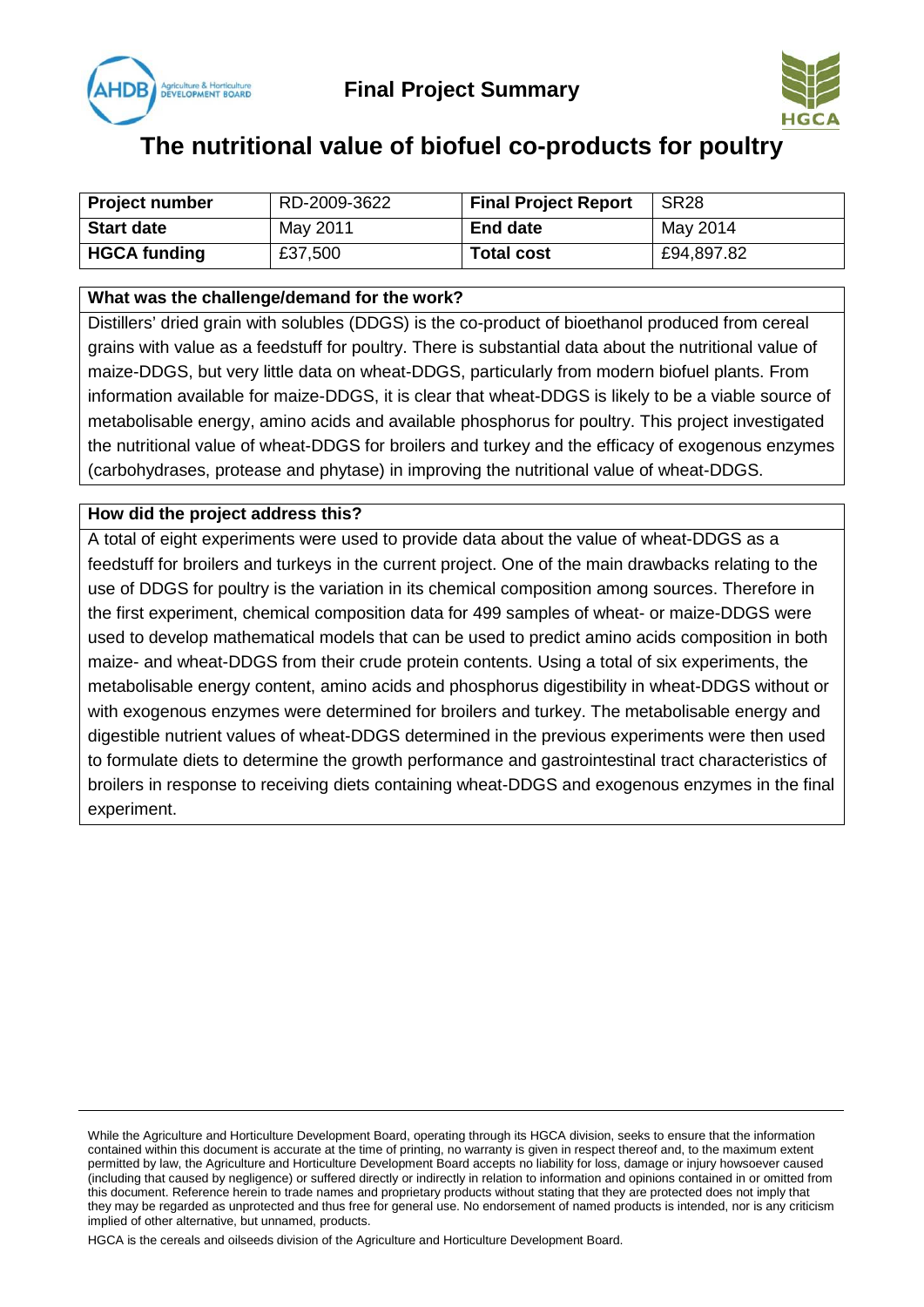



## **What outputs has the project delivered?**

In the first experiment, it was noted that the amino acids contents of maize- and wheat-DDGS can be predicted with reasonable accuracy using the regression equations developed in this study. The results of a validation exercise for the prediction models developed are shown in Figure 1 and 2, and it is notable that the predicted values were close to the actual values.



**Figure 1**



While the Agriculture and Horticulture Development Board, operating through its HGCA division, seeks to ensure that the information contained within this document is accurate at the time of printing, no warranty is given in respect thereof and, to the maximum extent permitted by law, the Agriculture and Horticulture Development Board accepts no liability for loss, damage or injury howsoever caused (including that caused by negligence) or suffered directly or indirectly in relation to information and opinions contained in or omitted from this document. Reference herein to trade names and proprietary products without stating that they are protected does not imply that they may be regarded as unprotected and thus free for general use. No endorsement of named products is intended, nor is any criticism implied of other alternative, but unnamed, products.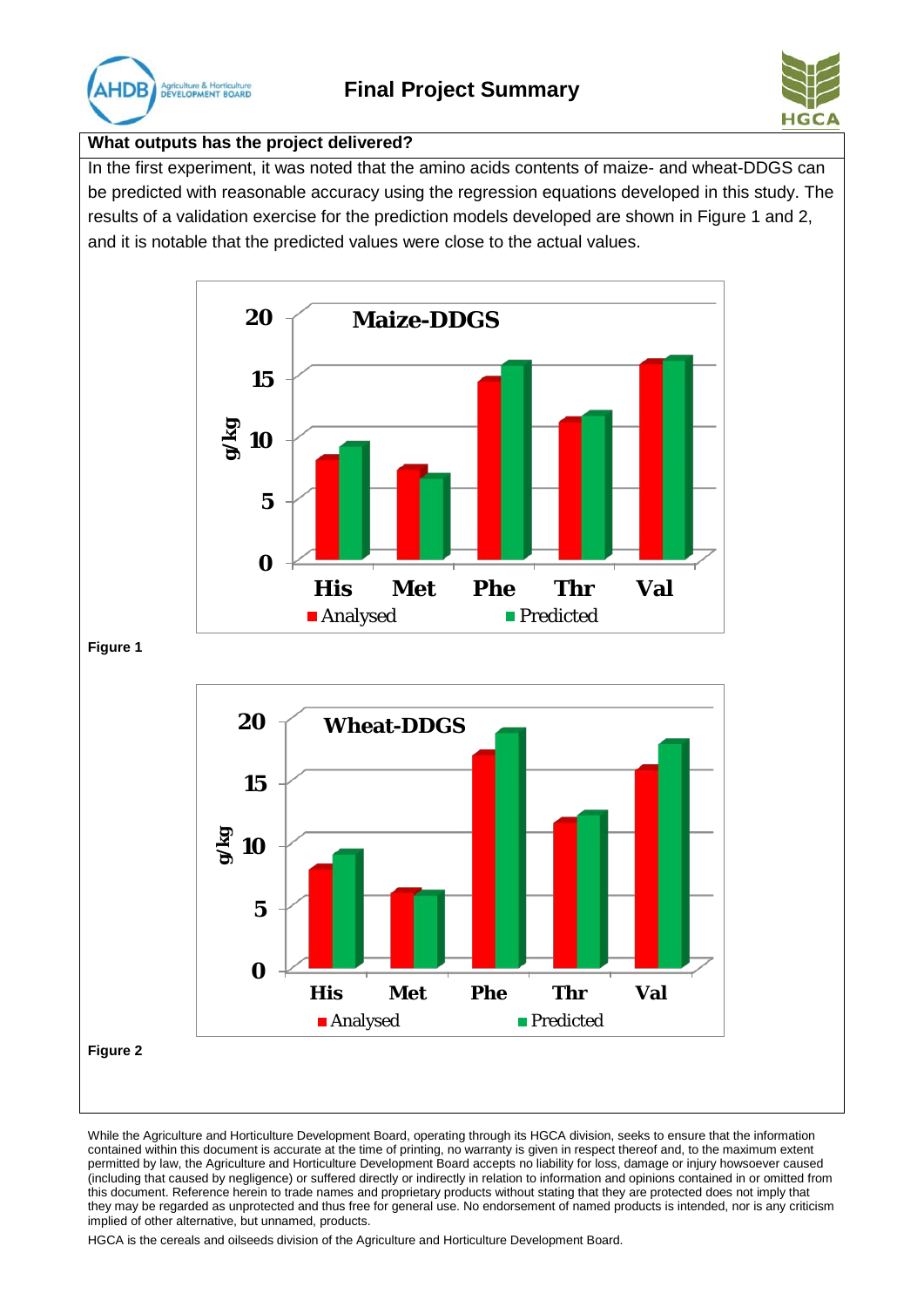



In the following six experiments, it was noted that: *Metabolisable energy*:

- The apparent metabolisable energy content in wheat-DDGS without or with an enzyme mixture containing xylanase, amylase and protease activities (XAP) were 15.0 or 15.5 MJ/kg DM, respectively, for broilers or 14.0 or 14.4 MJ/kg DM, respectively, for turkeys.
- Nitrogen corrected-AME without or with XAP were 14.0 or 14.5 MJ/kg DM, respectively, for broilers; or 13.0 and 13.5 MJ/kg DM, respectively, for turkeys.

# *Amino acids digestibility:*

- For broilers, standardised ileal amino acids digestibility (SIAAD) ranged from 43% (Asp) to 84% (Pro) whereas the range was from 54% (Asp) to 93% (Pro) with protease.
- For turkeys, SIAAD ranged from 41% (Thr) to 89% (Pro) without protease; and 56% (Arg) to 88% (Pro) with protease.
- Protease improved SIAAD in wheat-DDGS for broilers and turkeys from 5 to 19 percentage points.

# *Phosphorus digestibility:*

- True phosphorus digestibility of wheat-DDGS measured at the ileal or total tract is greater than 90% for broilers.
- For turkeys, the true phosphorus digestibility ranged is greater than 70% at the ileal and total tract.
- Phytase did not improve phosphorus digestibility in wheat-DDGS for broilers and turkeys.

In a final study, the growth performance and gastrointestinal tract characteristics of broilers receiving diets containing wheat-DDGS and exogenous enzymes was determined. It was noted that:

# *Growth performance*:

- Body weight gain was similar between birds receiving a wheat-SBM diet and those receiving a wheat-SBM diet containing wheat-DDGS from day 1 to 42; however, feed efficiency was superior for birds not receiving wheat-DDGS in their diet from day 1 to 42.
- XAP improved the bodyweight gain and feed efficiency of birds receiving diets marginal in energy (minus 0.63 MJ/kg) and containing wheat-DDGS from day 1 to 42.
- Phytase alone or a combination of phytase and XAP did not improve growth performance of birds.

While the Agriculture and Horticulture Development Board, operating through its HGCA division, seeks to ensure that the information contained within this document is accurate at the time of printing, no warranty is given in respect thereof and, to the maximum extent permitted by law, the Agriculture and Horticulture Development Board accepts no liability for loss, damage or injury howsoever caused (including that caused by negligence) or suffered directly or indirectly in relation to information and opinions contained in or omitted from this document. Reference herein to trade names and proprietary products without stating that they are protected does not imply that they may be regarded as unprotected and thus free for general use. No endorsement of named products is intended, nor is any criticism implied of other alternative, but unnamed, products.